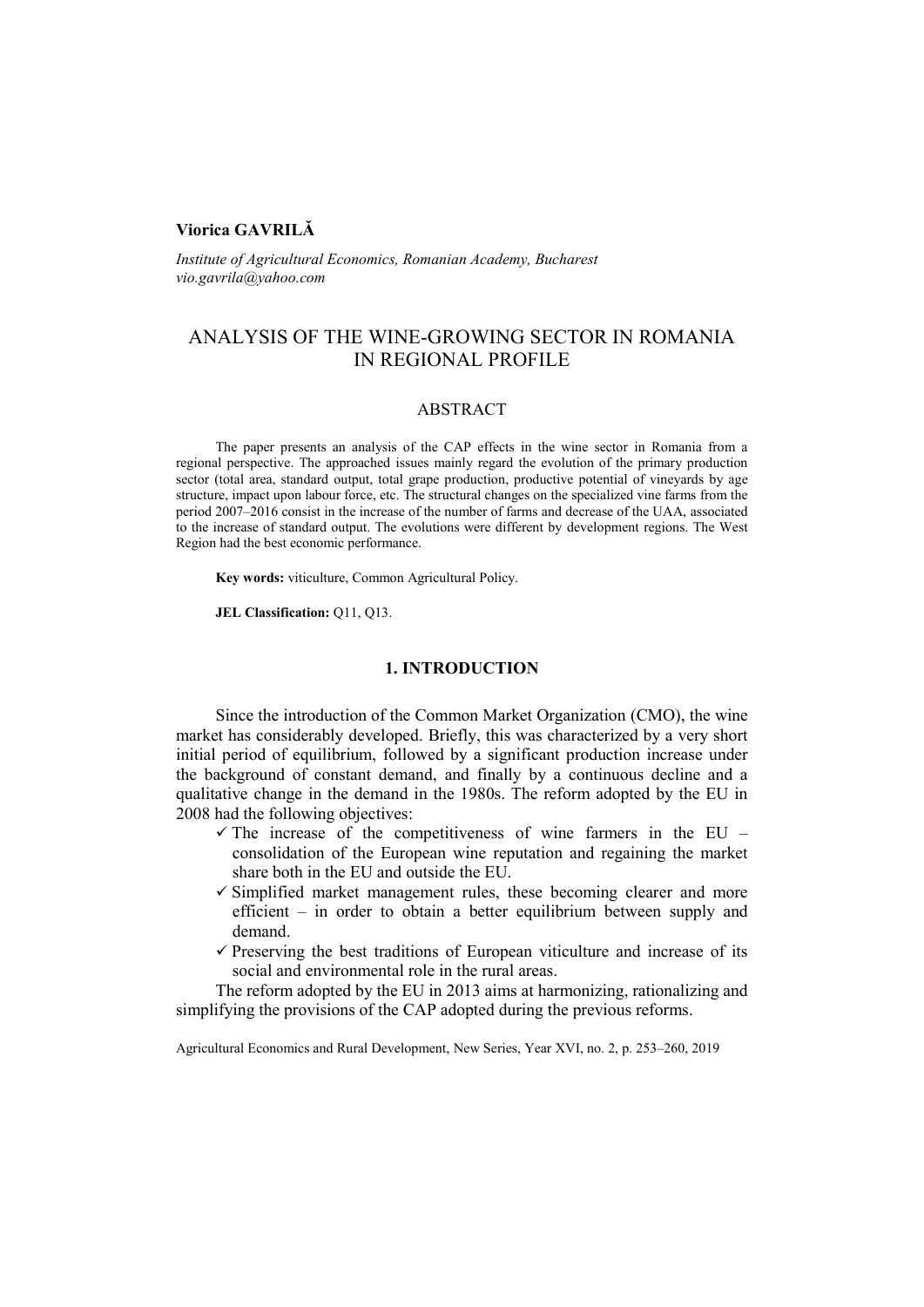## **2. STATE OF KNOWLEDGE**

At the level of the EU wine-growing states and profile organizations, there is a constant concern for the elaboration of studies in this field, either on the occasion of the EU enlargement (Aigrain *et al*., 2017), or for the evaluation of the world market evolution and for informing producers, consumers and other stakeholders, elaborated by the International Vine and Wine Organization.

In general, the profile studies focus on the assessment of the main competitiveness factors on the world vine and wine market, namely: current production capacity, current capacity of the vine plantations and their growth potential, grape varieties, evolution of grape yields and prices. The issues of interest in the wine sector are the following: global competitiveness of the EU wines on the world market and on the most important export markets; EU wine competitiveness as regards the domestic consumption on the case study markets; the context variables influencing the competitive position of the EU wines.

Another field of interest approached in the literature is represented by the analysis of the impact of climate changes upon vines and wine, as the climate factors have a special impact on the physiological and phenological processes. Climate factors are playing an important and decisive role both from the perspective of crop productivity and from the geographical distribution perspective. Unlike other agricultural crops, in the case of vineyards, certain climate factors such as rainfall do not represent a limitative factor. For instance, a case study made for our country, for the vine-growing region Moldavia, shows that the impact of climate changes is significantly different by the simulated scenarios. The simulated increase in temperature should compensate the negative effect caused by the changes in the rainfall pattern. The results also suggest that the wine farmers should benefit from the climate changes, although this will depend on the vineyard location (De Salvo *et al*., 2015).

Another study made in the vine-growing region from the South-West Oltenia Region of Romania showed that in the  $1<sup>st</sup>$  decade of the  $21<sup>st</sup>$  century, in the vineyards from Oltenia area, grapes reached absolute maturity 10–15 days earlier than in the 1950s and 1960s. At the same time, important changes were produced in the main composition parameters of grapes: sugar content and total acidity, with a global increase of sugar content at absolute maturity  $(12-20 \text{ g/l})$ , in all vine varieties), while total grape acidity, in the same maturity stage, decreased by 0.75– 1.8 g/l tartaric acid. The increase of sugar content and the decrease of total acidity have had different effects in the different wines produced in the region. For the red wines, these changes are favourable to quality. For the white grapes, the decrease of acidity has a negative influence upon the balance of white wine taste and is one of the main factors leading to the limitation of cultivation of certain white varieties (Baduca *et al*., 2012).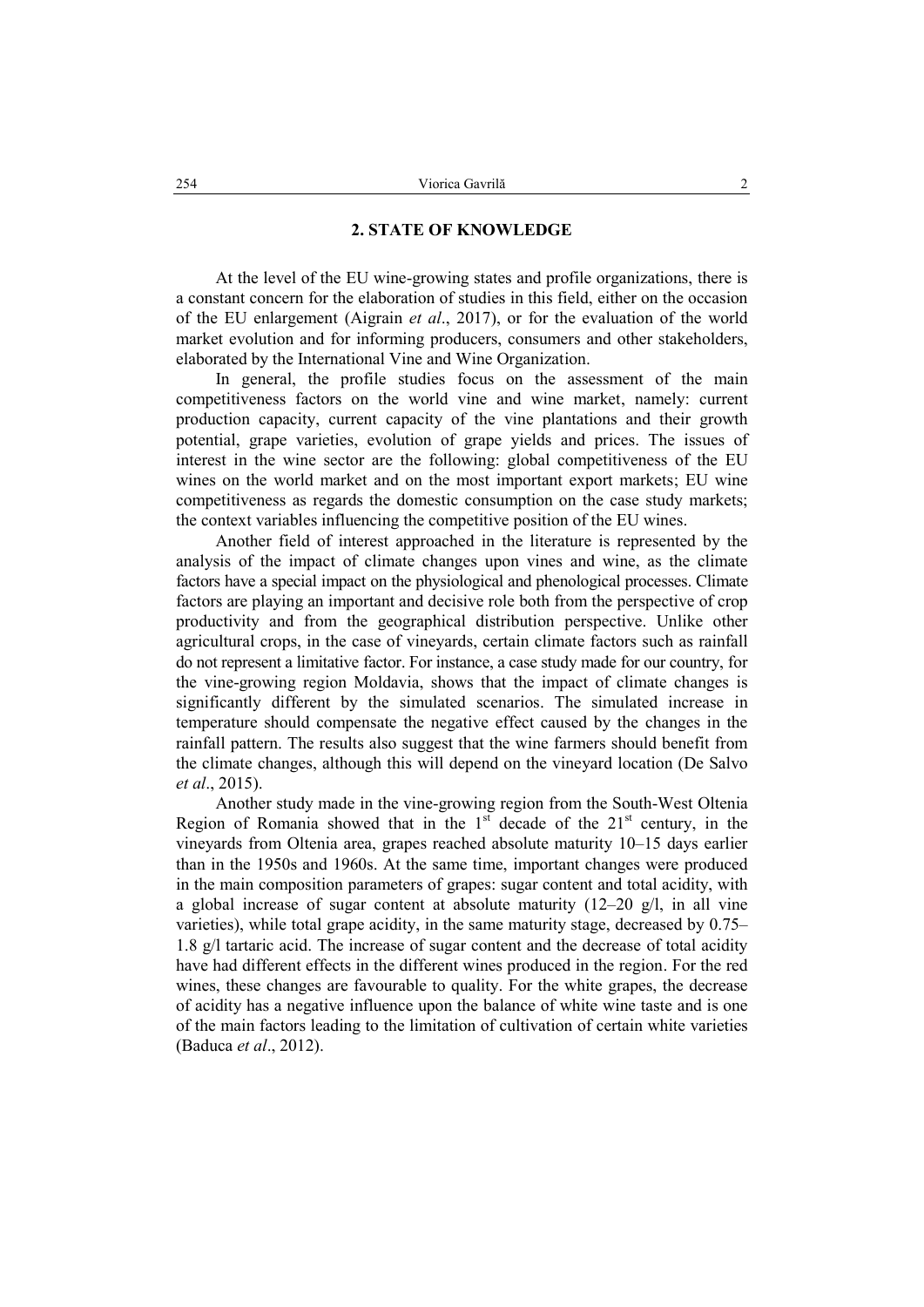## **3. MATERIAL AND METHOD**

The description of the wine and vine sector at regional level first needed an approach to the production systems by their share in the territory. The distribution profiles of viticulture at regional level were outlined following the present capacity of the production structures and volumes at regional level, but also taking into consideration the evolution of indicators over time. The analysis of the production structures by regions was made on the basis of the indicators: number of farms with vineyards, area under vineyards, size of the vine plantation by vine age classes, physical production, standard output, Utilized Agricultural Area, labour force. The analysis of the regional dynamics is based on the identification of the changes related to the investigated period. These are revealed by the percentage variation of indicators. Relevant databases were used from national statistics and Eurostat database.

### **4. RESULTS AND DISCUSSIONS**

In the year 2016, wine accounted for 2.2% of the crop production value. By regions, wine contributed to crop production by different shares, from 0.4% in the Region Center to 5% in the South-East Region.

The regional share of wine production value in total wine production is different according to areas, yields and structure of grape varieties. The highest share in value was found in the South-East Region (42.2%), and the lowest in the Region Bucharest-Ilfov (0.7%) (Figure 1).



*Source:* Eurostat, [agr\_r\_accts]

Figure 1. Share of regional wine production in total wine value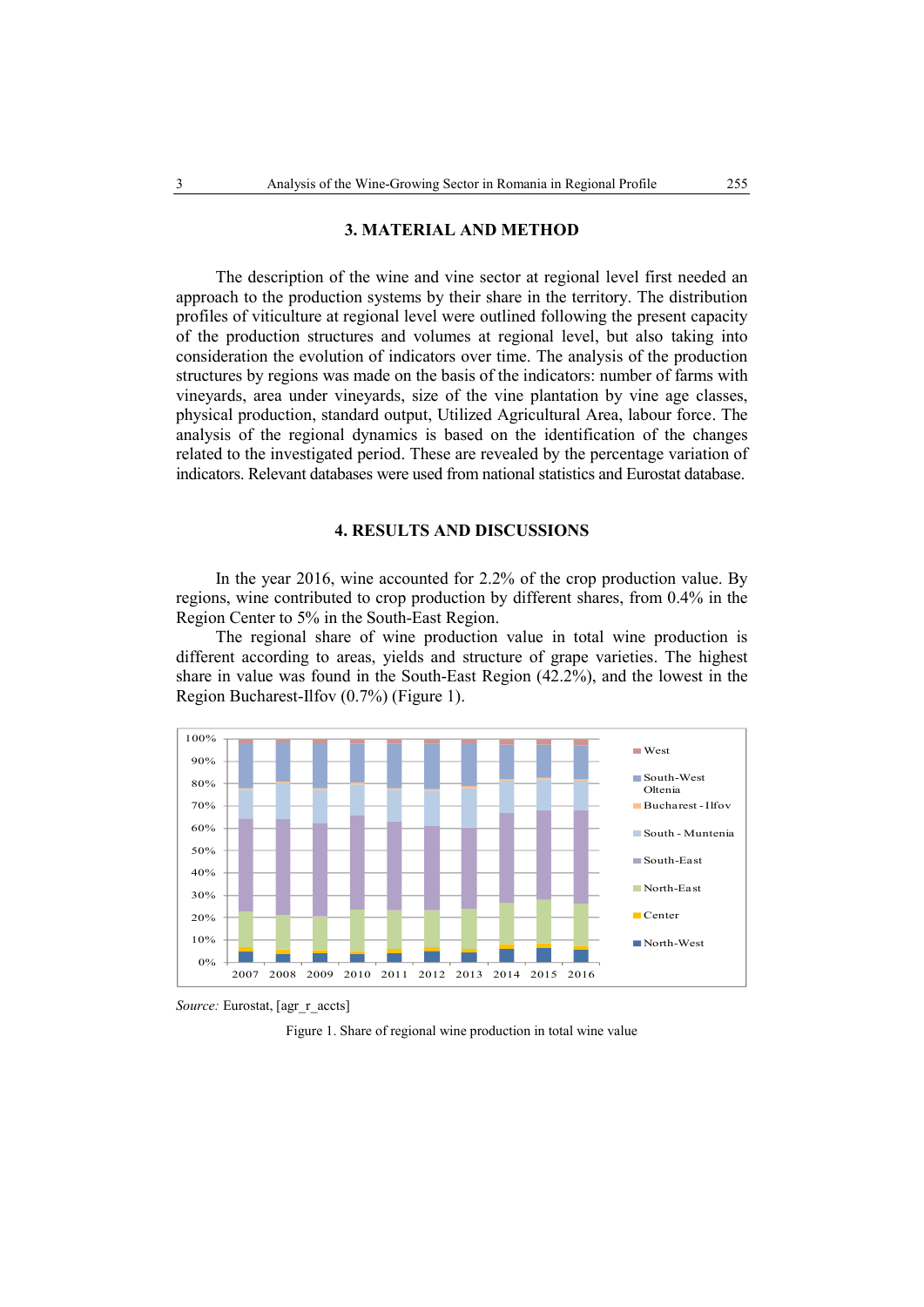| 256<br>Viorica Gavrilă |  |
|------------------------|--|
|                        |  |

The wine production value increased by 8% in the period 2012–2016 compared to the period 2007–2011. By regions, the increases ranged from 2% in the South-East Region to 40% in the West Region and to 49% in the North-West Region.

*Table 1*

| Wine production value by regions, million euros |       |       |       |      |       |       |       |       |       |       |                                       |
|-------------------------------------------------|-------|-------|-------|------|-------|-------|-------|-------|-------|-------|---------------------------------------|
| <b>GEO/TIME</b>                                 | 2007  | 2008  | 2009  | 2010 | 2011  | 2012  | 2013  | 2014  | 2015  | 2016  | $2012 -$<br>2016/<br>$2007 -$<br>2011 |
| Romania                                         | 253.2 | 323.6 | 203.7 | 40.3 | 185.1 | 192.4 | 306.2 | 240.3 | 236.8 | 224.1 | 8.5%                                  |
| North-West                                      | 11.9  | 11.8  | 8.0   | 5.1  | 7.7   | 10.0  | 13.5  | 14.6  | 15.3  | 12.6  | 48.7%                                 |
| Center                                          | 5.2   | 7.3   | 2.8   | 2.3  | 3.3   | 3.2   | 5.6   | 4.6   | 4.5   | 4.1   | 5.3%                                  |
| North-East                                      | 40.0  | 50.1  | 31.4  | 25.6 | 32.2  | 32.0  | 53.9  | 45.1  | 46.5  | 42.1  | 22.5%                                 |
| South-East                                      | 106.4 | 138.2 | 85.4  | 59.2 | 73.5  | 72.6  | 112.1 | 96.4  | 95.0  | 94.4  | $1.7\%$                               |
| South – Muntenia                                | 32.6  | 52.2  | 29.8  | 19.7 | 26.1  | 30.0  | 53.4  | 34.8  | 32.8  | 29.1  | 12.3%                                 |
| Bucharest – Ilfov                               | 1.8   | 2.2   | 1.6   | 1.3  | 1.6   | 1.8   | 3.2   | 1.8   | 1.7   | 1.6   | 18.5%                                 |
| South-West Oltenia                              | 50.6  | 57.2  | 41.1  | 24.2 | 36.7  | 38.9  | 58.4  | 37.0  | 35.0  | 34.2  | $-3.0\%$                              |
| West                                            | 4.8   | 4.7   | 3.7   | 2.9  | 4.0   | 4.0   | 6.0   | 6.0   | 6.1   | 6.0   | 39.7%                                 |

*Source:* Eurostat, [agr\_r\_accts]

There are more than 854 thousand farms with vineyards, with a total area under vineyards of 183 thousand hectares.

The average area of vineyards per farm was 0.21 ha. The largest farms are those growing vineyards for wines with Protected Designation of Origin (PDO); these areas belong to 1711 farms, resulting an average area of 12.23 ha (Table 2).

| <b>GEO/TIME</b>                 | 2009    |         |         | 2015    | 2009       | 2015       |
|---------------------------------|---------|---------|---------|---------|------------|------------|
|                                 | Hectare | Holding | Hectare | Holding | Ha/holding | Ha/holding |
| Romania                         | 171,090 | 894.321 | 183,717 | 854,766 | 0.19       | 0.21       |
| Vines for wine grapes – total   | 170,296 | 891,125 | 183,533 | 854.667 | 0.19       | 0.21       |
| Vines for grapes for PDO wines  | 25,694  | 1,711   | 32,731  | 2,677   | 15.02      | 12.23      |
| Vines for grapes for PGI wines  |         |         | 18.237  | 11.925  |            | 1.53       |
| Vines for grapes for wines with |         |         |         |         |            |            |
| neither PDO nor PGI             | 144,602 | 890.936 | 132.458 | 847,777 | 0.16       | 0.16       |
| Vines for dual purpose grapes   |         |         | 106     | 90      |            | 1.18       |
| Other vines n.e.c.              | 794     | 36      | 184     | 165     | 22.06      | 1.12       |

## *Table 2* Area and number of farms with vineyards

*Source*: Eurostat, vit\_t2

In 2015, the area under vineyards by main grape varieties consisted of 31.7% white varieties (53002 ha), 17.0% red varieties (28381 ha), 1.2% other colours and 50.1%unknown colour varieties.

The largest vine-growing areas are located in the Southern part of the country, (Figure 2 and Figure 3).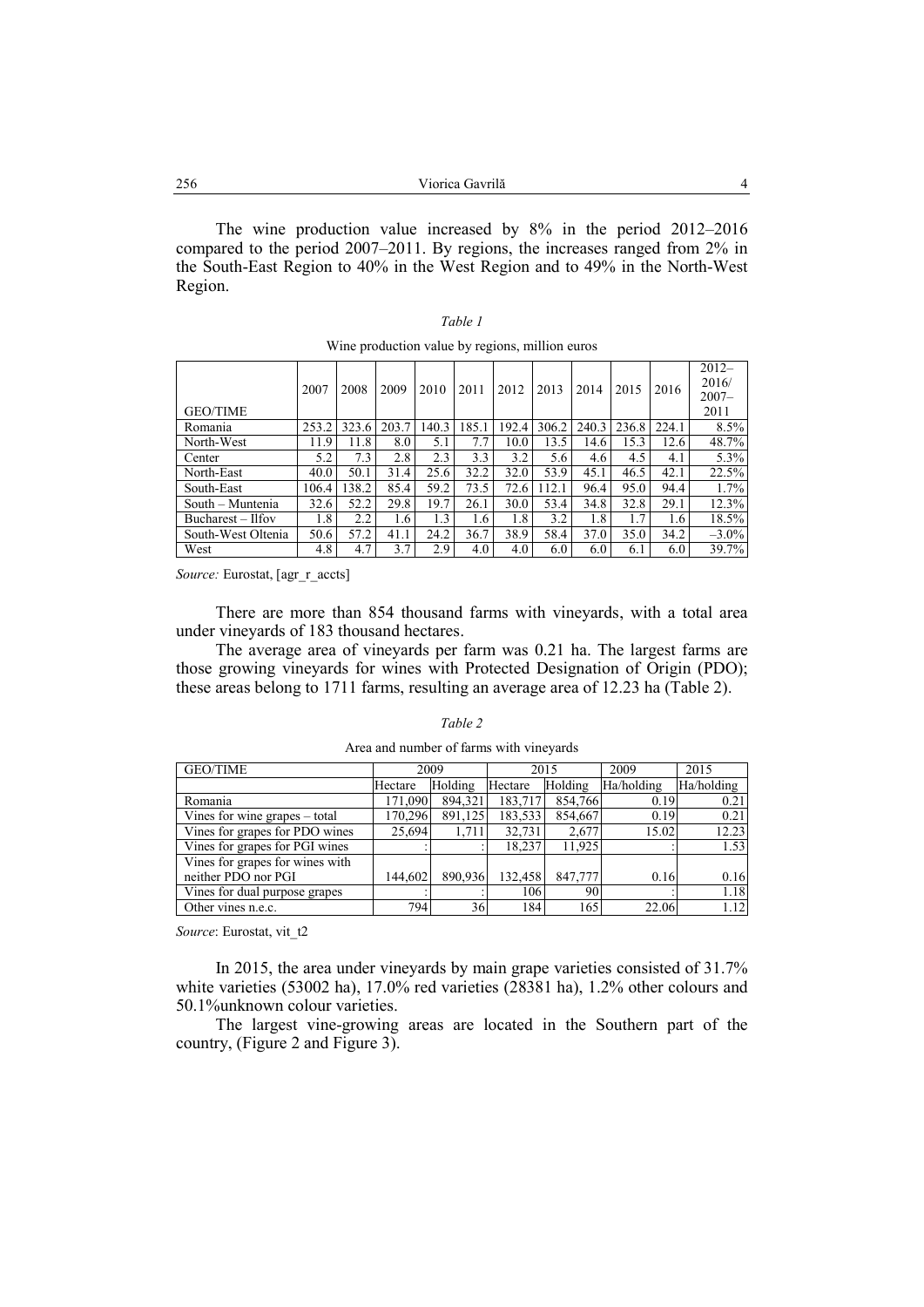

*Source*: Eurostat [vit\_t4]

Figure 2. Viticultural area with wine grape varieties by regions and age classes



*Source*: Eurostat [vit\_t4]

Figure 3. Distribution of vine-growing areas with wine varieties by regions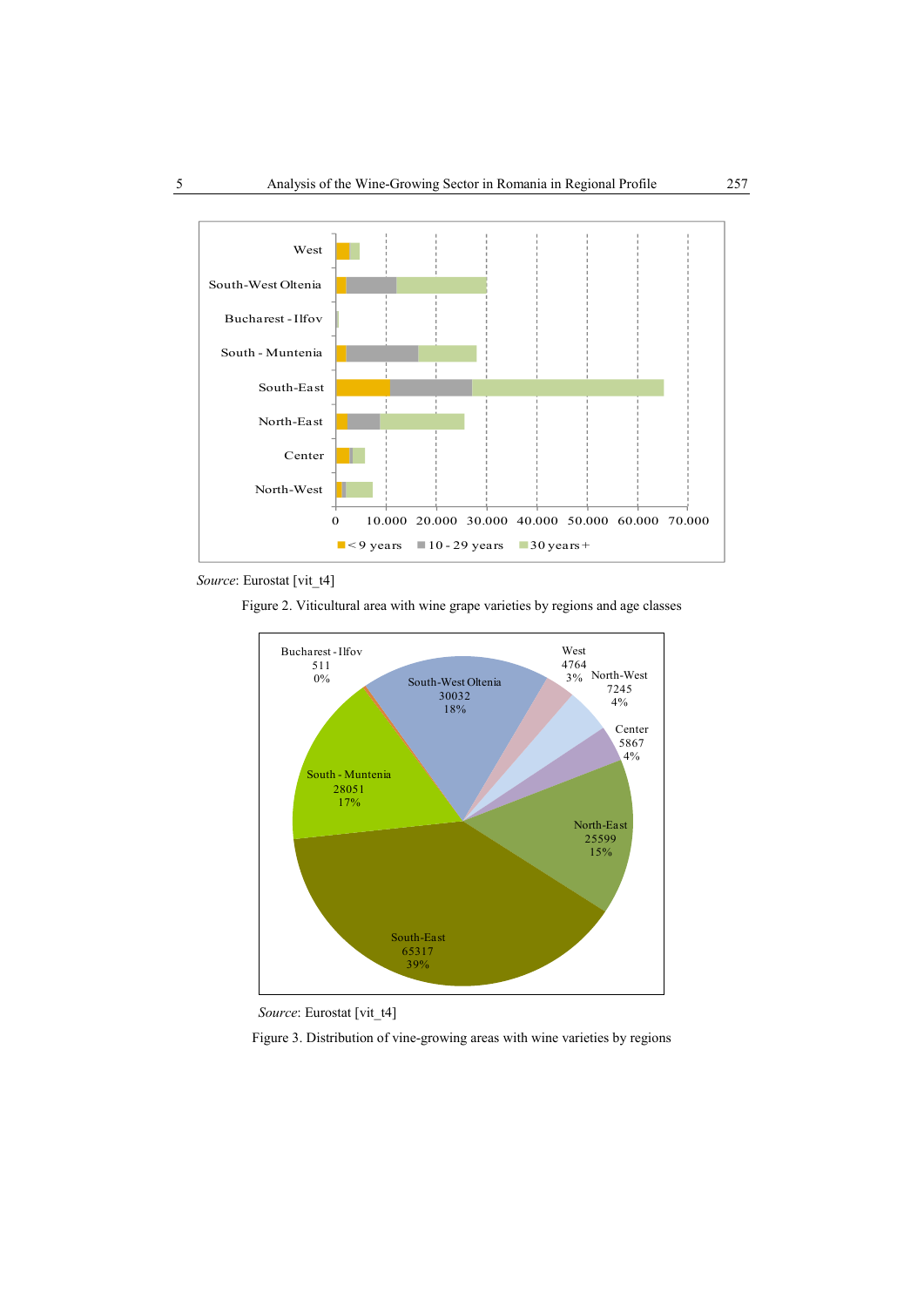| 258 | $\cdot$ 1 $\sim$<br>Viorica Gavrilă |  |
|-----|-------------------------------------|--|
|     |                                     |  |

Across regions, the best age structure is found in the West Region and Center region, where the young plantations of under 9 years old cover 58% of the area and 45% respectively. This structure shows that the investments have made it possible to replace the old plantations (Figure 4).



Source Eurostat [vit\_t4]

Figure 4. Structure of regional vine-growing areas with wine varieties, by age classes

The structural changes produced on the specialized farms in the period 2007– 2016 consists in the increase of the number of farms (+73%) and the decline of UAA by 12%. These evolutions had a positive impact upon the labour force (+44%) as well as on the Standard Output (+43%).

By development regions, the evolutions were different. The best economic performance was obtained in the West Region where the average UAA per farm was up from 7.8 hectares in 2007 to 105 hectares in 2016 (Table 3), and the Standard Output related to labour increased by 61% (Table 4).

In the other regions, the Utilized Agricultural Area of wine-growing farms decreased, which reveals a fragmentation of the large-sized farms and/or the clearing of certain areas, either in view of restructuring/reconversion or definitive removing of these areas from farming. Under the background of these structural changes, productivity also decreased.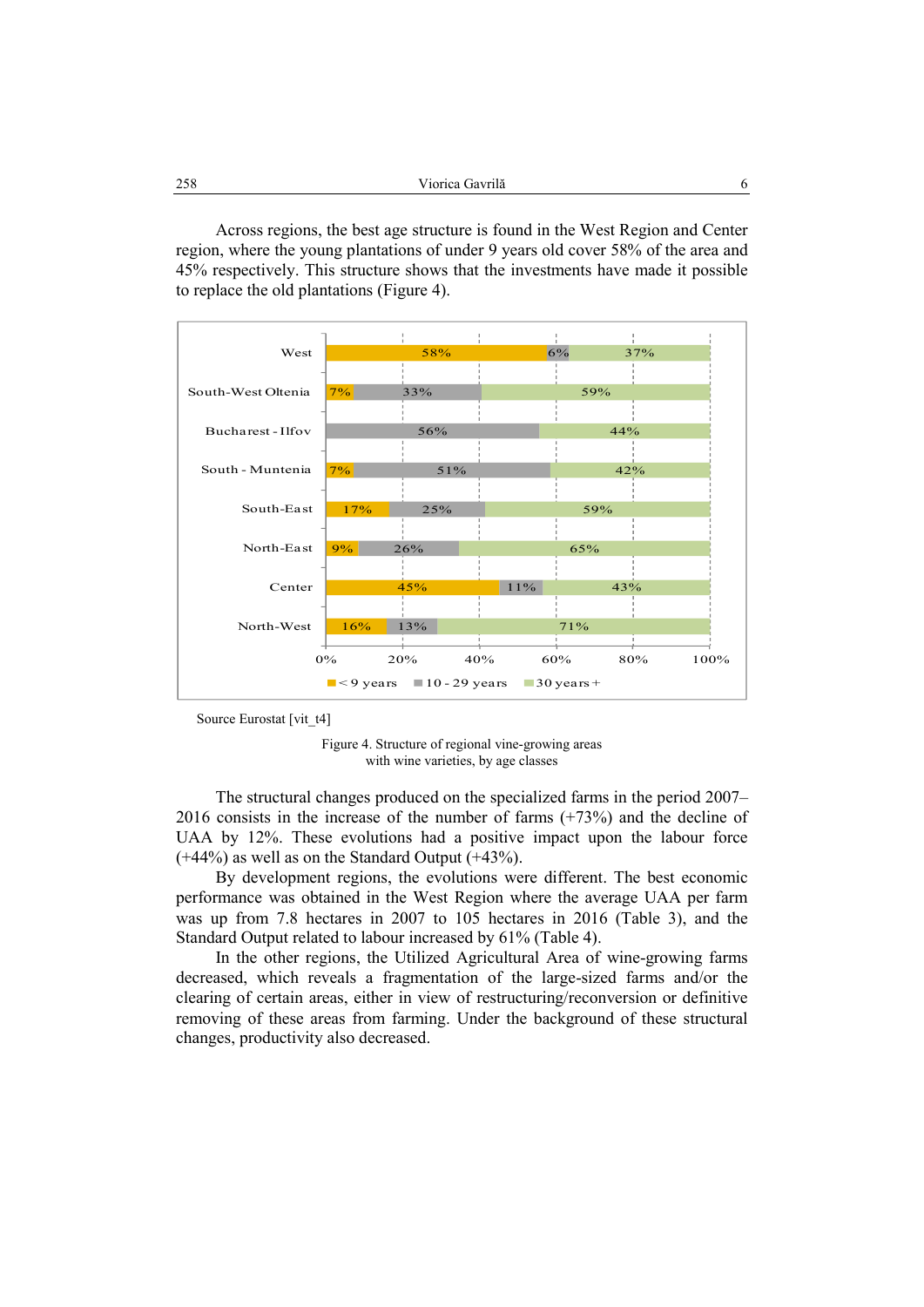### *Table 3*

#### Evolution of utilized agricultural area – hectares/farm

| <b>GEO/INDIC AGR</b> | 2007 | 2010 | 2013 | 2016 |
|----------------------|------|------|------|------|
| Romania              | 1.8  | 1.0  | 1.0  | 0.9  |
| North – West         | 1.0  | 1.0  | 0.6  | 0.7  |
| Center               | 6.8  | 2.0  | 3.2  | 2.1  |
| North-East           | 2.3  | 1.1  | 0.9  | 0.8  |
| South-East           | 2.3  | 1.1  | 1.0  | 1.1  |
| South-Muntenia       | 0.8  | 0.6  | 0.5  | 0.5  |
| Bucharest – Ilfov    | 1.7  | 0.1  | 0.1  | 0.2  |
| South-West Oltenia   | 1.6  | 1.2  | 1.1  | 0.8  |
| West                 | 7.8  | 8.4  | 11.4 | 10.5 |

*Source*: Eurostat [ef\_m\_farmang]

### *Table 4*

### Evolution of the Standard Output related to labour, euros/AWU

|                    | 2007  | 2010  | 2013  | 2016  | $+2016/2007$ |        |
|--------------------|-------|-------|-------|-------|--------------|--------|
| Romania            | 4307  | 4101  | 4226  | 4348  | 40           | $1\%$  |
| North-West         | 2494  | 1756  | 2133  | 3715  | 1221         | 49%    |
| Center             | 4657  | 5291  | 9252  | 4769  | 113          | $2\%$  |
| North-East         | 5309  | 4405  | 4493  | 4491  | $-818$       | $-15%$ |
| South-East         | 4959  | 4358  | 4491  | 4846  | $-113$       | $-2\%$ |
| South – Muntenia   | 2678  | 3428  | 2965  | 3357  | 679          | 25%    |
| Bucharest – Ilfov  | 2671  | 595   | 1123  | 639   | $-2032$      | $-76%$ |
| South-West Oltenia | 2991  | 3176  | 3193  | 2913  | $-78$        | $-3%$  |
| west               | 14545 | 12717 | 12598 | 23439 | 8894         | 61%    |

*Source*: Eurostat [ef\_m\_farmang]

### **5. CONCLUSIONS**

At national level, the structural changes produced on the wine-growing farms in the period 2007–2016 consist in the increase of the number of farms and UAA decline, with a positive impact upon labour force and Standard Output.

By development regions, evolutions were different. The best economic performance was obtained in the West Region, where the average UAA per farm increased from 7.8 hectares in 2007 to 10.5 hectares in 2016, while the Standard Output in relation to labour force increased by 61%.

In the other regions, the UAA of wine farms decreased, which reveals the fragmentation of large-sized farms and/or clearing of certain areas, either for restructuring /reconversion or definitive removal from farming. Under the background of these structural changes, productivity also decreased.